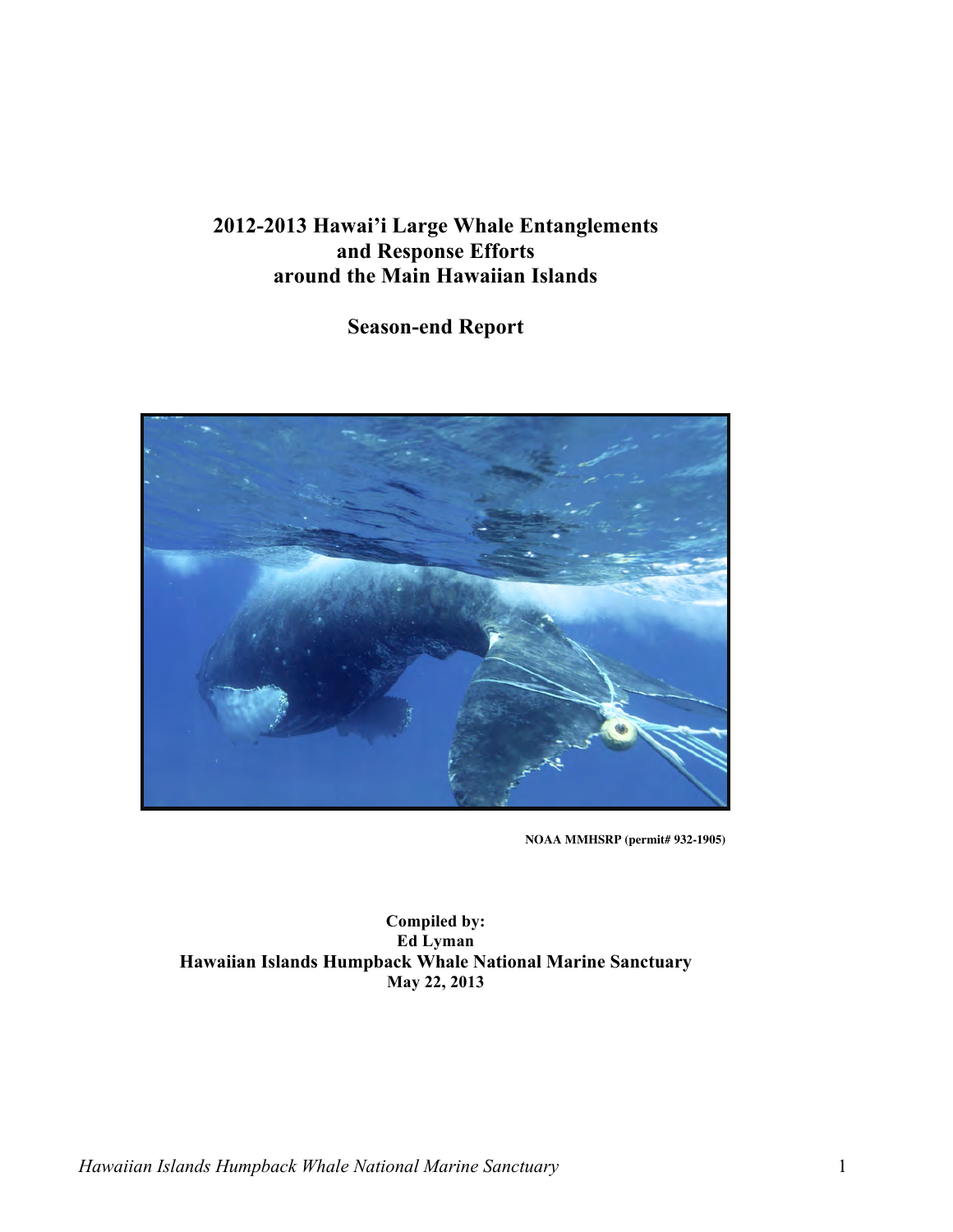### **Background:**

 ship strikes, in the future. All Network efforts involving close approach to large whales are The Hawaiian Islands Humpback Whale National Marine Sanctuary (Sanctuary) receives, and when appropriate, responds to, reports of humpback whales, and other marine animals in distress. The Sanctuary works closely with NOAA's National Marine Fisheries Services' (NOAA Fisheries) Office of Protected Resources (OPR), Pacific Islands Regional Office (PIRO), Pacific Islands Fisheries Science Center (PIFSC), and Office of Law Enforcement (OLE); Hawaii's Department of Land and Natural Resources (DLNR); and the United States Coast Guard (USCG). The Sanctuary coordinates response efforts involving entangled large whales around the main Hawaiian Islands, under the Hawaiian Islands Large Whale Entanglement Response Network (Network), which is a collaborative effort between the state and federal agencies already mentioned, local whale researchers, the tour industry, fishers, and many private citizens. The primary objectives of the Network are to provide safe and authorized response to entangled large whales; free some from life threatening entanglements; and to gather valuable information that may mitigate entanglement threat and other threats, like authorized, and permitted, under NOAA Fisheries' Marine Mammal Health and Stranding Response Program (MMHSRP; permit # 932-1905).

The Hawaiian Islands Large Whale Entanglement Response Network, now in its 11<sup>th</sup> season, comprises over 250 members who have received various levels of training in order to support large whale response efforts statewide. More than 340 hours of training have been conducted since 2002. Caches of specially designed equipment have been established on the islands of Hawai'i, Maui, Oahu, and Kauai to support entanglement response efforts (see Figure 1).



**Figure 1: Confirmed entanglement reports from Hawai'i between 2002 and 2013**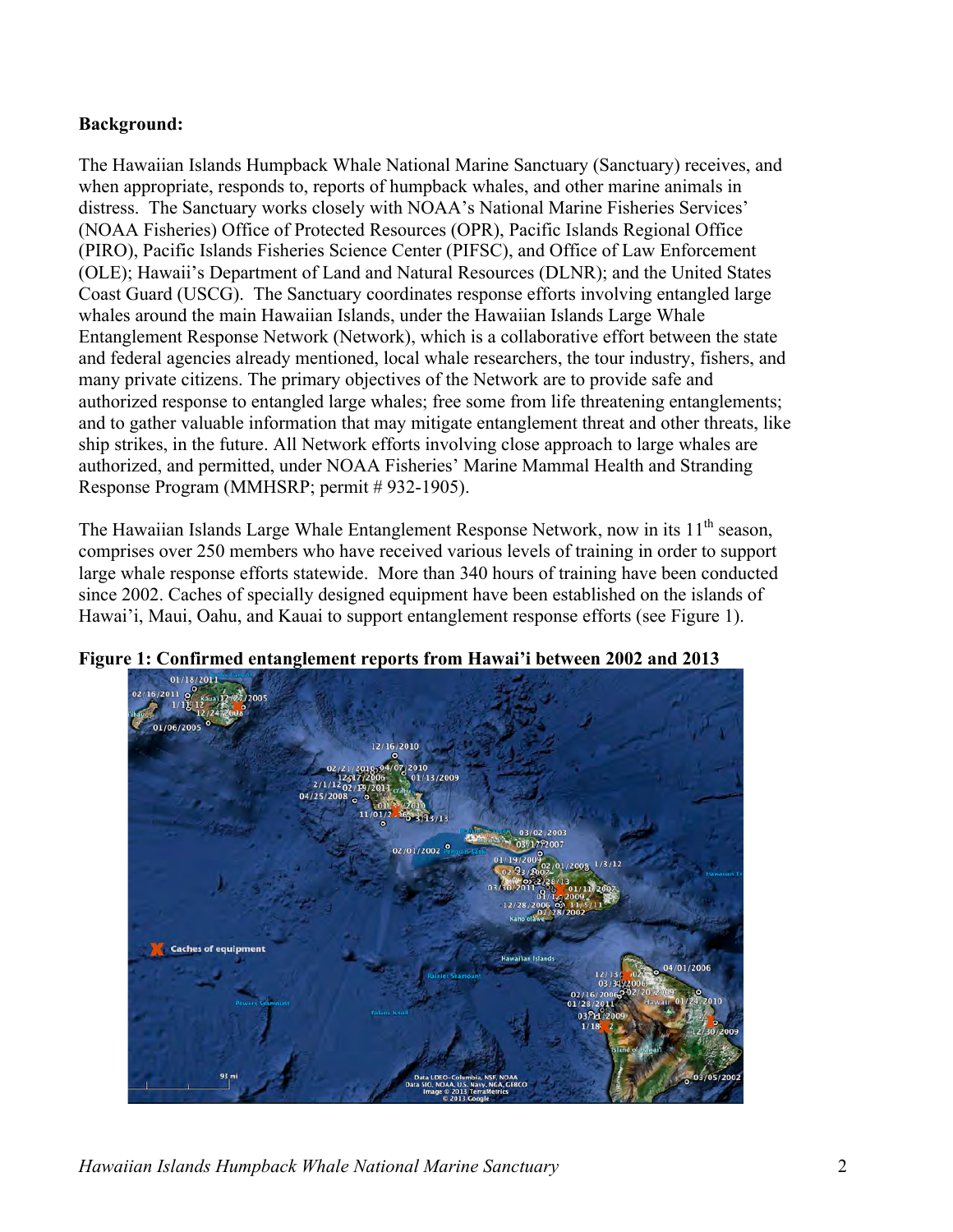Since 2002, the Sanctuary has received more than 230 reports of whales entangled in gear. The earliest confirmed report of a humpback whale entangled based on the breeding/ calving season was Nov 1 (2007), while the latest was April 25 (2008). Confirmed reports generally start in December, increase in frequency through February, and then decline into April (see Figure 2). The number of reports has generally increased each season (see Figure 3). Overall, 118 reports were confirmed as truly involving entangled large whales, representing as many as 75 different individuals (see Figure 4). All but three of these reports – a sei and two sperm whales, were Humpback whales.





#### Time of the season

 The Network does not, or cannot, respond to every report of an entangled whale. Past responses and thorough vetting of initial entanglement reports has shown that approximately half (48%) of reports here in Hawai'i have been misreported or cannot be confirmed (Lyman *et al*, 2007). This last season the percentage of unconfirmed reports (i.e. unable to confirm or confirmed as not representing an entangled whale) increased to 68.4% (N=19). Examples of misreports include: white-flippered humpback whales interpreted as carrying gear; animals in the proximity of gear, but not entangled; reflections off the wet backs of animals interpreted as buoys; calves being interpreted as gear; and surface behaviors, like breaching, being interpreted as animals trying to throw an entanglement. Figure 3 shows the total number of reports received each season broken down by confirmed and unconfirmed.

Since 2002, the Network has a mounted over 129 on-water or in-air responses. In those cases when an on-water response should and could be mounted, the network has a 35% success rate freeing entangled large whales of all or significant amounts of gear. Many reports come in too late in the day; represent animals too far offshore, or in conditions that are not conducive (e.g. rough sea state) for mounting rescue efforts. However, the biggest contributor to an unsuccessful response is simply not re-locating the animal. If there is no standby vessel, then an entangled whale ends up being a rather large needle in an even larger haystack.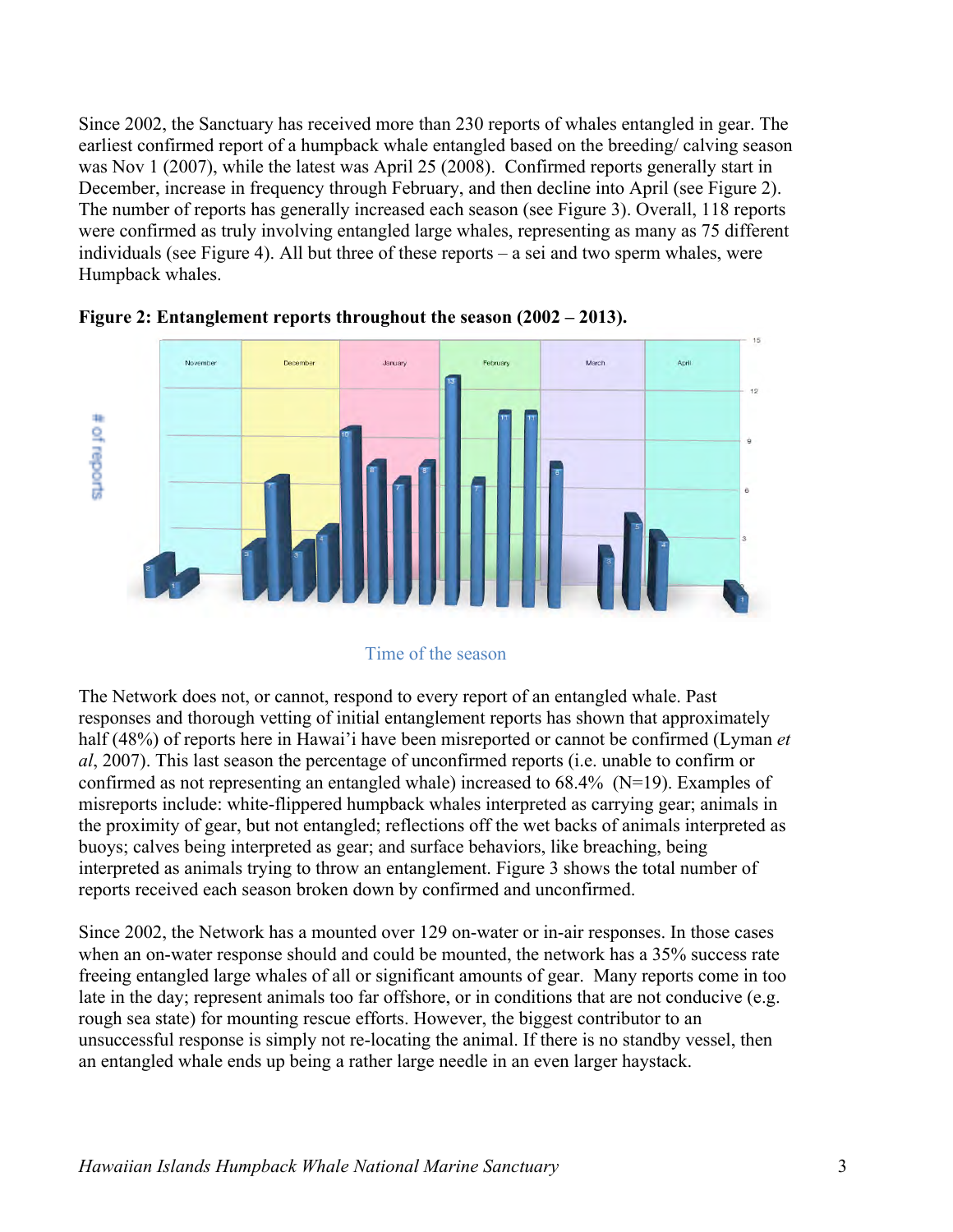

**Figure 3: Large whale entanglement reports in Hawai'i between 2002 and 2013 seasons.** 

 **Figure 4: Number of confirmed animals reported entangled in Hawai'i between 2002 and 2013 seasons.** 

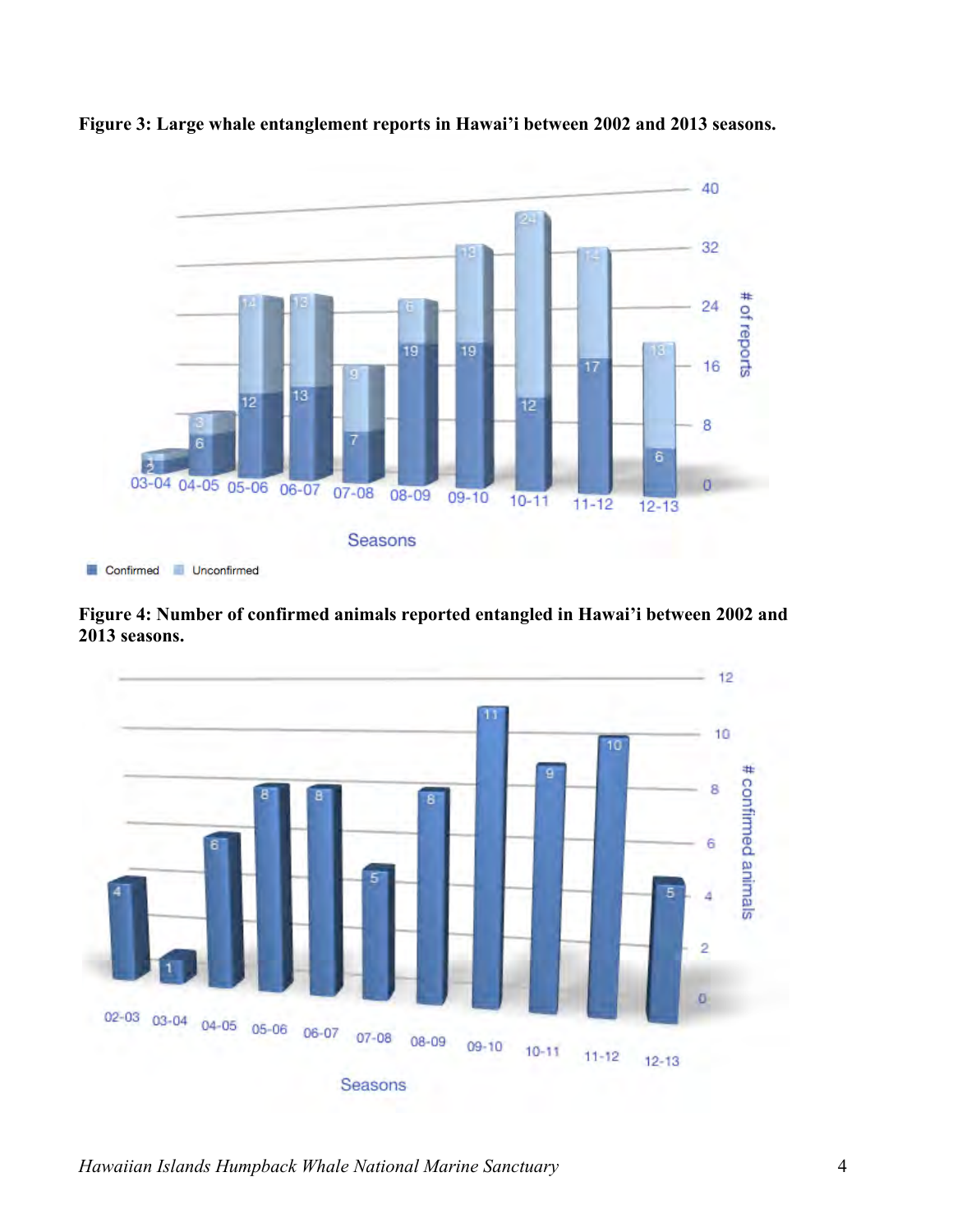

**Figure 5: Number of responses to entangled whales in Hawai'i between 2002 and 2013 seasons.** 

 reported in local pot gear has increased. To date, at least 10 animals have been reported Since 2002, the Network has removed or recovered over 7,000 feet of entangling gear<sup>1</sup> from 17 whales (16 humpbacks and 1 sei whale) around the main Hawaiian Islands. Animals have been confirmed entangled in local fishing gear (traps and monofilament), mooring gear, marine debris, and active fished gear set as far away as Alaska. To date, 10 humpbacks reported entangled in Hawai'i have been confirmed to have gear from Alaska. Seven (7) of the reports of Alaska gear were commercial trap gear. The greatest known straight-line distance (accounting for obstacles) a whale has carried gear is over 2,450 nm (between Wrangell, Alaska and the island of Maui). Over the last several years the number of entanglements entangled in trap gear set around the main Hawaiian Islands.

#### **Figure 6: Percentage of gear types removed from, or documented on entangled humpback whales off Hawai'i between 2003 and 2013.**



*Hawaiian Islands Humpback Whale National Marine Sanctuary* 5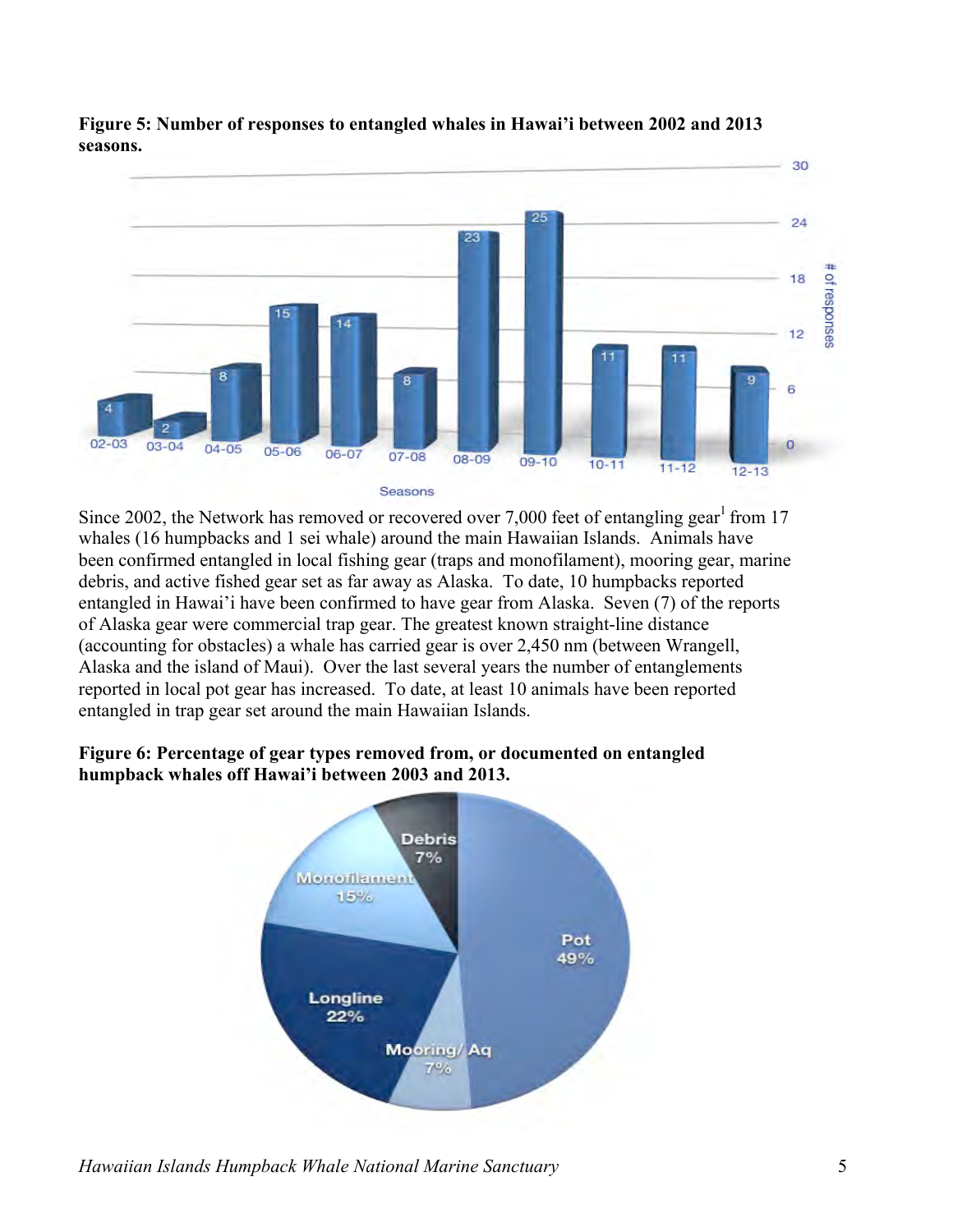Since 2002 the largest percentage of animals confirmed entangled have been juveniles (n=33). Many of these reports were received early in the season. Reports of juveniles are based on size, and thus may represent a degree of error (e.g. a small adult male may be reported as a juvenile). Adults were the next most frequent age class at 31% (n=22). Only 4 calves have been confirmed entangled in Hawai'i since 2001 (see Figure 7). However, 2 different calves were reported entangled this past season.





The 2012-2013 humpback whale season (November 1, 2012 – May 15, 2013) had the fourth lowest number of large whale entanglement reports of any season since 2002. Only 19 reports were received. Six (6) reports were confirmed, which amounted to 5 different animals.

**Figure 8: Location of confirmed entanglement reports during 2012- 2013 season** 



*Hawaiian Islands Humpback Whale National Marine Sanctuary* 6

**<sup>2012-2013</sup> season:**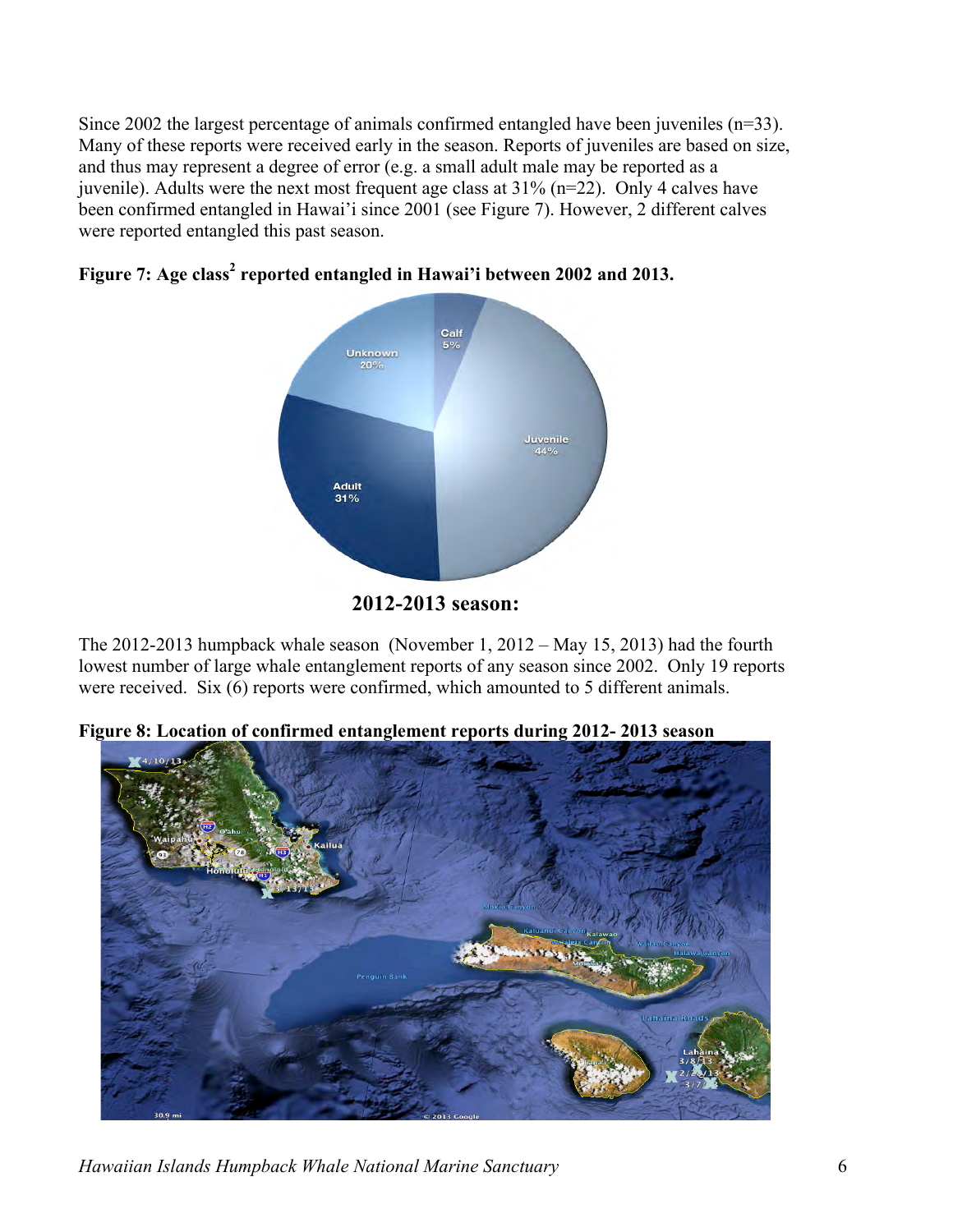The network mounted 7 on-water, and 2 aerial response efforts to 5 different entangled whales. Three (3) animals were never re-located during response efforts. One (1) disentanglement effort to free an entangled humpback whale calf off Maui was unsuccessful. One animal over a two-day effort was freed of all entangling gear. Maui Nui (waters leeward of the island of Maui) had the most confirmed cases of entangled large whales this season with 3 cases. There were also 2 confirmed cases off Oahu (see Figure 8).

Of the gear removed or documented on the animals this season, 2 were local crab pot (trap) gear and 3 were not identified. Two (2) of the entangled humpback whales were calves, 2 adults, and 1 juvenile.

#### **Figure 9: Amount of outreach and training targeted towards entanglement threat and response (2002 – 2013) in Hawai'i.**



#### **The season was unique in several ways:**

1. Just the opposite of last season; the beginning of the season had few confirmed reports, with the first confirmed report not received until February 28.

2. The number of reports and number of entangled animals were lower than recent seasons. The number of reports received was generally half and the number of confirmed reports was about one-third of what has been received during the past several seasons. The 5 confirmed entanglement cases represent the lowest number (received) since the 2007-2008 season.

3. In addition to the lower number of reports and confirmed cases, only two animals were relocated during response efforts. Both cases ended up being extremely difficult disentanglement efforts. The first - a calf, had just a single wrap of line wrapped tightly around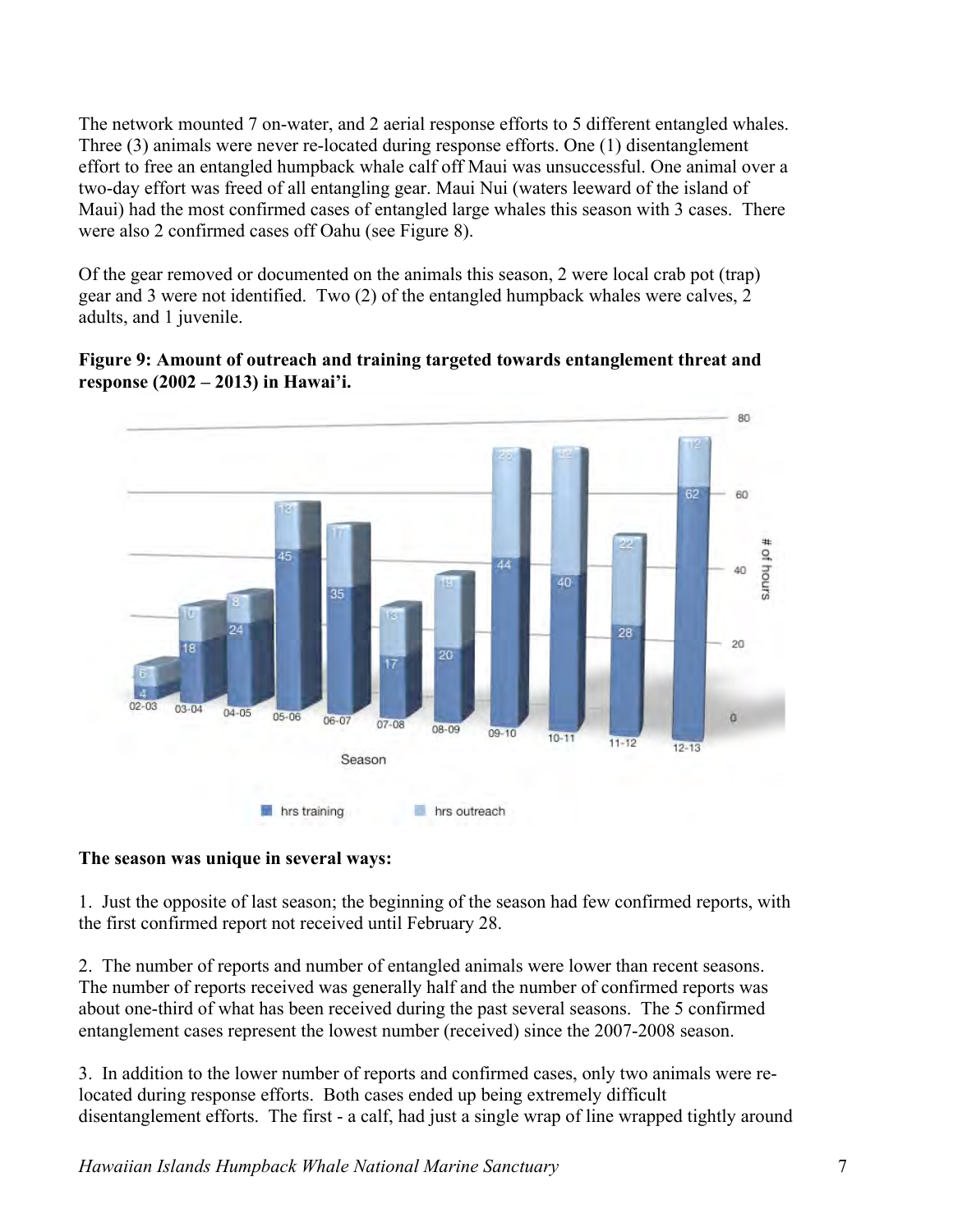its body forward of its pectoral flippers, with nothing trailing to provide access. The second - a juvenile, was entangled around its tailstock and fluke blades, with gear trailing. However, the animal was not cooperative in that it didn't slow down and the entanglement was starting to cut into the leading edge of the fluke blades.

4. A response was mounted for every confirmed case received and two cases resulted in multiple responses.

### **Summary of 2012-2013 season disentanglement reports and efforts:**

• Nineteen (19) reports of entangled whales were received this season (13 unconfirmed and 6 confirmed).

lowest number of animals reported within a season since the 2007-2008 season. • As many as 5 humpback whales were confirmed entangled in gear, which represents the

- $\cdot$  Three (3) of the entangled whales were initially sighted within Sanctuary waters.
- Maui Nui waters had the most reports (2 off Oahu, 3 off Maui).
- Two (2) reports involved calves, 2 were adults, and 1 was a juvenile.
- There were 9 responses mounted, which was slightly lower than last season.
- Responses represented 6 on-water and 2 aerial efforts.
- USCG and USCG Auxiliary mounted aerial response effort.
- The United States Coast Guard mounted at least 3 responses towards entangled whales.
- DLNR were involved in 2 response efforts.

• Three (3) trained network members got hands-on experience in large whale entanglement response (e.g. disentanglement or tagging efforts).

 • Research organizations, The Dolphin Institute (Dr. Adam Pack), Hawai'i Marine Education and Research (Mark Deakos), Keiki Koholā Project (Rachel Cartwright), and NOAA's Pacific Islands Fisheries Science Center (Chad Yoshinaga), assisted with response efforts.

• Tour industry platforms from Ultimate Whale Watch, the Maui Nui, Great White,

were instrumental in providing sightings, documentation, and monitoring of entangled animals. were instrumental in providing sightings, documentation, and monitoring of entangled animals. • The charter fishing vessel, Lucky Strike II, assisted greatly in re-locating an entangled Crosswinds II, North Shore Sailing Charters, Man-o-War, and Trilogy Excursions assisted and

animal.

 (DOCARE) and Ocean Safety; Kahoolawe Island Reserve Commission (KIRC); and NOAA's • Support was also provided by the United States Coast Guard (Oahu and Maui stations) and the USCG Auxiliary; Hawaii's Department of Conservation and Resource Enforcement National Marine Fisheries Services' Pacific Islands Regional Office (and Observer Program), Pacific Islands Fisheries Science Center, and NOAA Corps.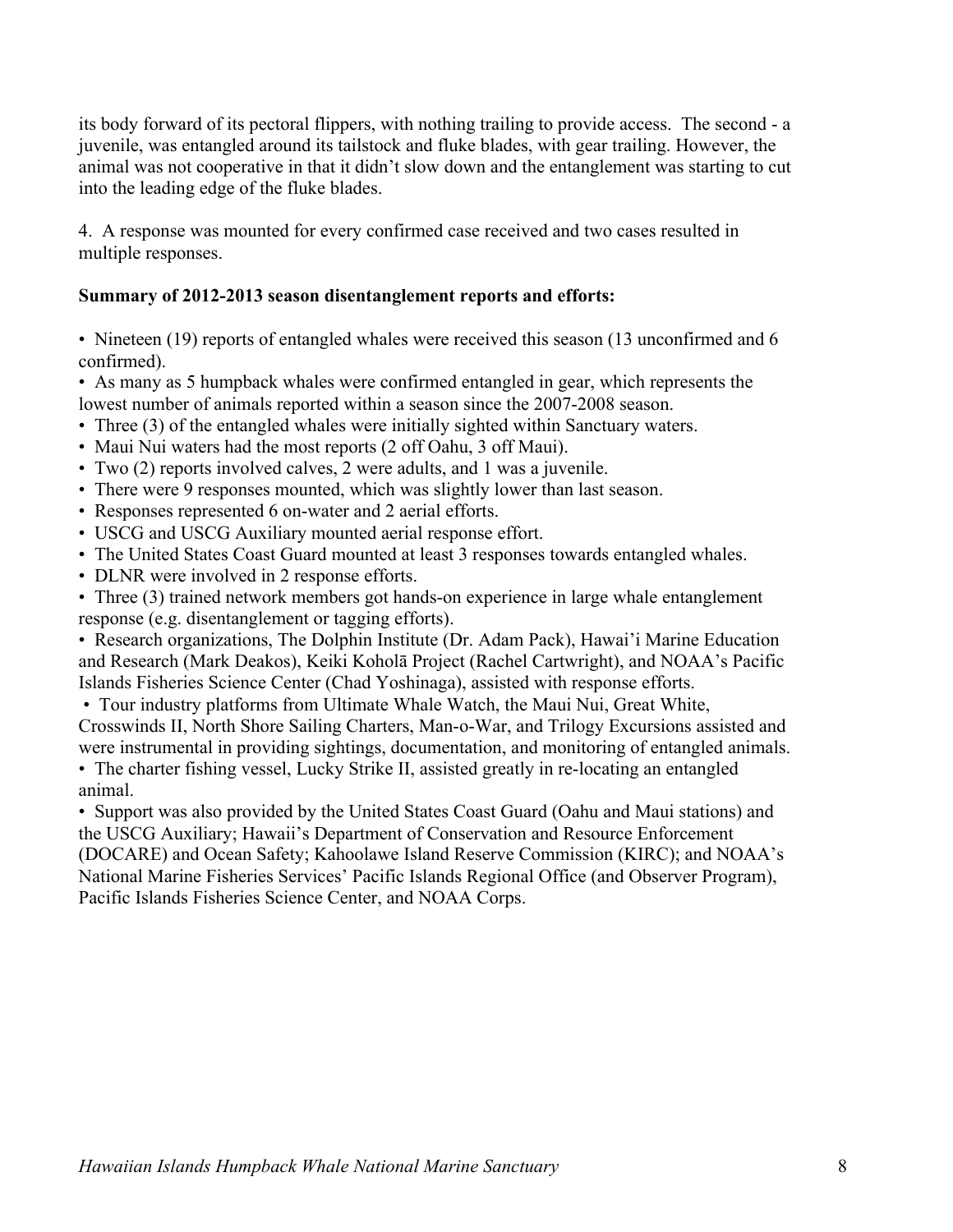## **Case report of disentanglement efforts:**

#### **2/28/2013 Response to an entangled humpback whale calf off Maui:**



**NOAA MMHSRP (permit# 932-1905)** 

 *11:25 Rachel Cartwright of Keiki Koholā Research Project reports an entangled humpback whale calf 3 nm northeast of Lanai. Calf was in company of mother and two escorts. Cartwright's team stood by until the response*  team arrived and provided initial assessment.

team arrived and provided initial assessment.<br>11:56 Authorized and trained response team made up of Ed Lyman and Rachel Finn from the sanctuary, Joe  *Carrier of NOAA Corps, and researchers Dr. Adam Pack and Donna Rowe from the Dolphin Institute arrive aboard the sanctuary's response vessel Koholā at location of entangled animal. The response team assessed and documented the calf. The entanglement involved a light-colored line, approximately 1/2" in diameter, wrapped tightly around the body just forward of the pectoral flippers such that it "pinches" (but not yet cuts) into the flesh. Animals were mobile and evasive.* 

 *12:15 Response team was joined by vessel Lucky Strike II, which was carrying film crew from MacGillivray Freeman Films (filming a humpback whale film for IMAX). Lucky Strike II was able to provide support and document the animal and effort. High wind and seas complicated response effort.* 

 *12:45 Calf breached several times, however gear was not thrown. Response team was able to get documentation of entanglement configuration. No gear was seen trailing from animal. Decision was made to not launch dynamics provided by mother/calf pair and the two escorts. Flying knife was readied on pole at bow. inflatable due to lack of personnel to crew multiple platforms and potential threat to smaller vessel from response*

 *13:35 Animals were lost in high sea state. Multiple groups of nearby whales were observed for possible re-sight.* 

 *13:50 Decision made to have Koholā and Lucky Strike II split up to explore nearby groups in an attempt to relocate the entangled animal.*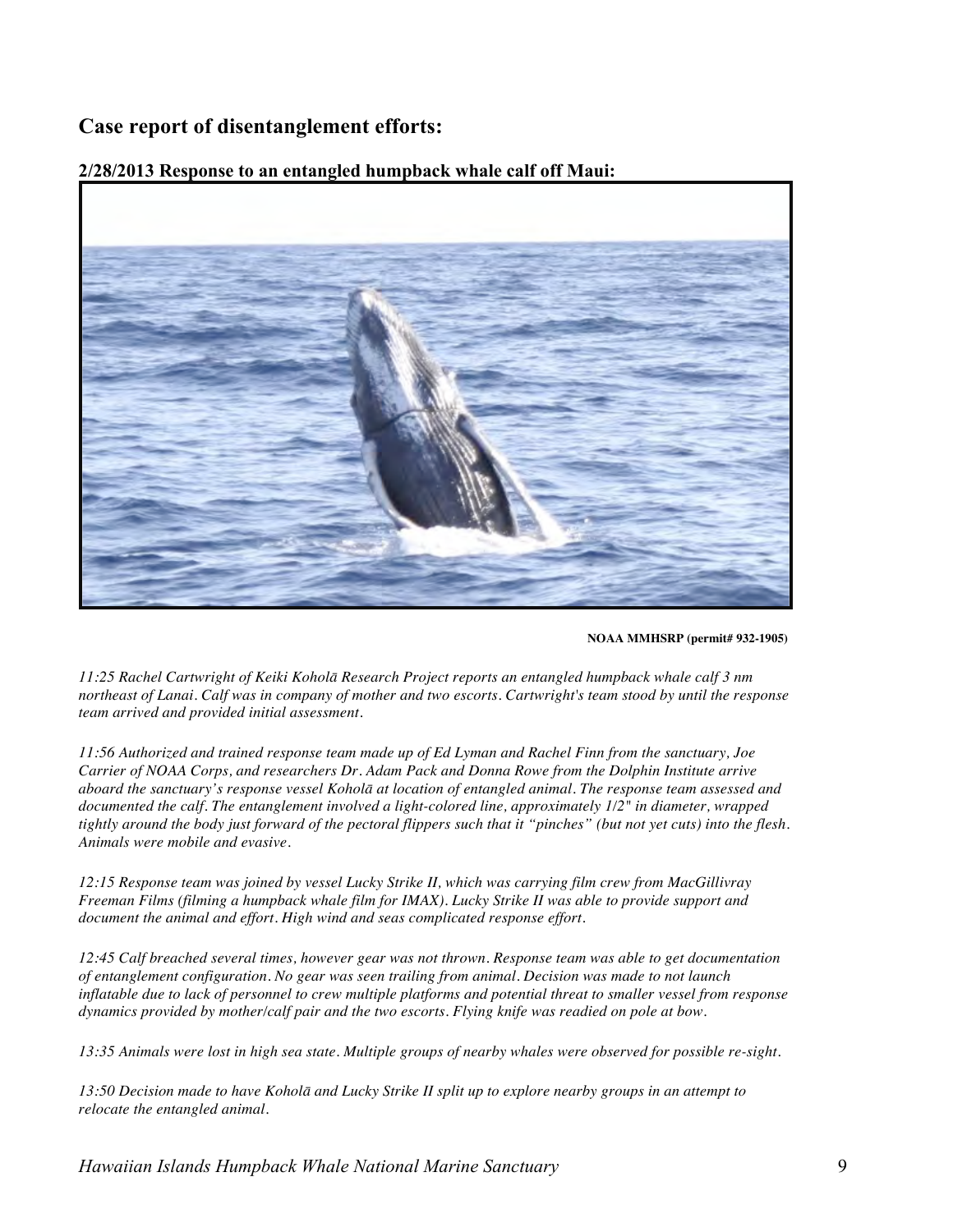*14:30 Lucky Strike II relocates animals, which have now moved further into the windline. Koholā return to animals and decision was made to stand off animals in hopes that they move to a calmer location and become less evasive. Documentation continued by teams on both vessels. Flying knife remained ready for opportunistic attempt should animals surface near boat. Camera used on end of pole in attempt to get underwater footage of entanglement.* 

 *15:30 Animals have started to make their way to calmer water, however attempts to position near them have breaths throughout entire response. Team continued to stand back and remain ready for opportunistic attempt. failed due to mother's minimal surface time and continued evasiveness. Calf has been consistently at surface for 4*

 *15:45 One escort departs, leaving calf with mother and single escort.* 

 *16:12 Second escort departs, leaving just calf with mother. Animals were now in calmer water, allowing the team* to try to position the vessel to increase likelihood of cutting tight wrap free.

to try to position the vessel to increase likelihood of cutting tight wrap free.<br>17:13 Team continues use timing of animals' surfacing and direction of movement to position boat for attempt  *should animal surface nearby.* 

 *18:01 Decision made to halt response effort for the day due to decreasing daylight and long trip back to harbor. Both Koholā and Lucky Strike II depart animals to head in. Last sighting was 2.8nm WSW of Lahaina, Maui.* 

 *19:05 Response team returns to harbor.* 

 *22:30 On-water community notified and asked to keep look out for animal. If located they are asked to contact the NOAA Fisheries Hotline or Ed Lyman.* 

 *3/24/2013: Entangled calf, still with mother, is re-sighted by Ultimate Whale Watch vessel, Wiki Wahine. Response mounted by West Maui First Response Team (Lee James et al), but animal lost in windline. Images obtained by crew and naturalist of Wiki Wahine are not able to verify whether gear remains on the animal.* 

#### **3/8/2013 Response to an entangled humpback whale juvenile off Maui:**



**NOAA MMHSRP (permit# 932-1905)** 

 *10:25 Tour vessel, Man-o-War, and USCG helicopter on patrol as part of Operation Koholā Guardian reported an entangled humpback whale just off Lahaina Shores (east end of Lahaina, Maui). Animal was in the company of*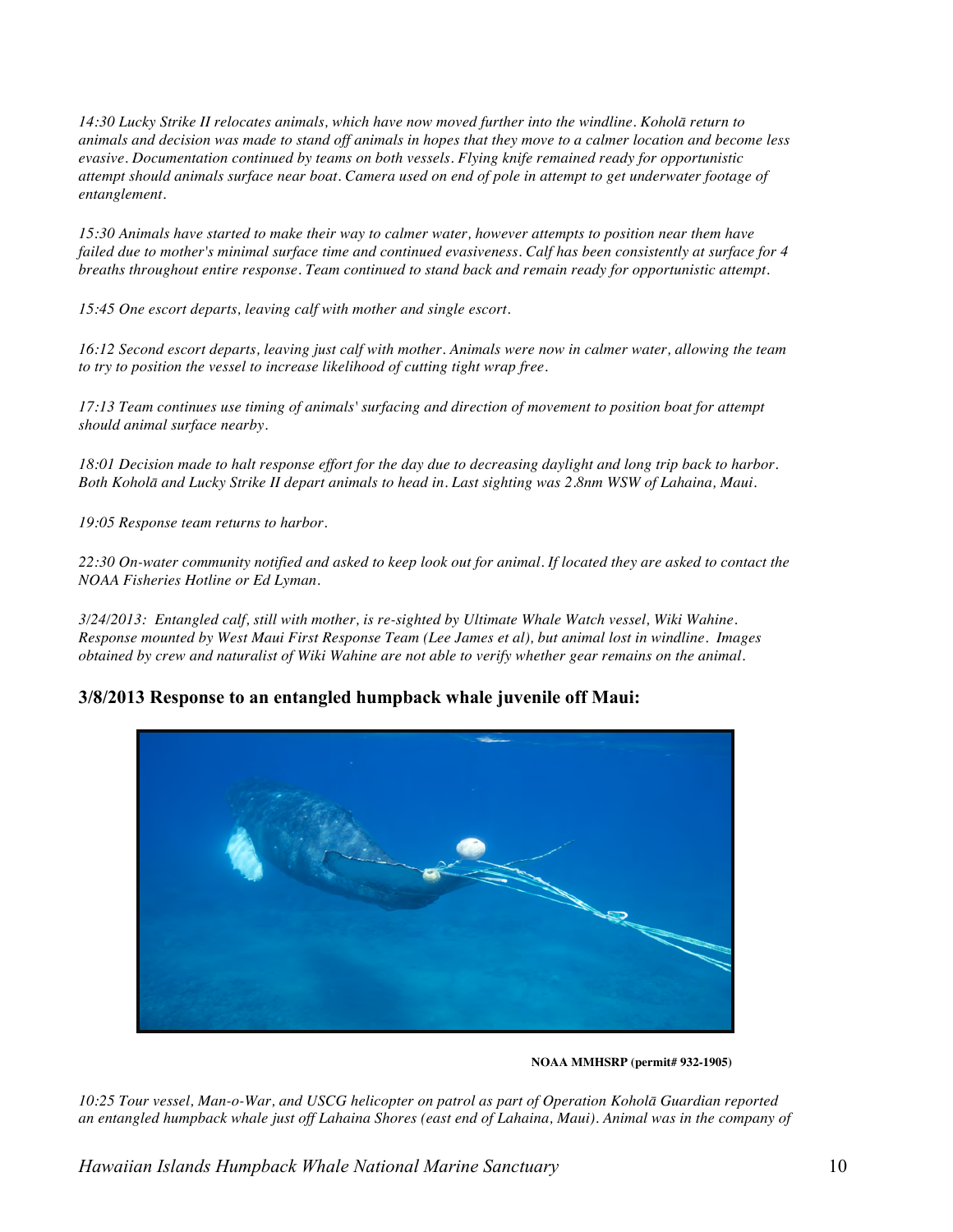*one other whale, and moving rapidly off to NNW. Entanglement described as multiple wraps around the tailstock and trailing line with red and yellow buoys attached. Based on initial report, entanglement determined to be response teams arrived on scene. Considering the speed of the animal and peak season (number of other whales in area), decision was made to have a rapid response team out of Mala Wharf and USCG- station Maui deploy surface assets to get to the animal as soon as possible and take over standby support. Both teams could initiate assessment and documentation, and were equipped and trained to attach a telemetry buoy. possibly life-threatening and response initiated. The reporting vessel stood by and monitored the animal until* 

 *A 10:45 Sanctuary response team departs Kihei office for vessel.* 

 *11:00 Lee James and Mark Deakos with West Maui Rapid Response Team departs Mala Wharf with vessel, Aloha Kai, provided by Ultimate Whale Watch. They arrive on scene shortly and relieve Man-o-War of monitoring the animal.* 

 *11:20 Authorized and trained response team made up of Ed Lyman, Matt Dixon, Ka'au Abraham, Rachel Finn of the sanctuary, Joe Carrier of NOAA Corps, Nicole Davis of NOAA Fisheries Pacific Islands Regional Office, and trained responder Kate Eifler depart Ma'alaea Harbor aboard the sanctuary's response vessel Koholā. Inflatable is prepared while vessel is underway.* 

 *12:25 Koholā arrives at location of entangled animal where Aloha Kai had been standing by the entangled animal, which is still with another animal. The entangled animal has a single wrap of likely 1/2" Blue Steel line around the tailstock and a single wrap of the same line around the left fluke blade. A yellow toggle buoy trails right at the trailing edge of the flukes and a round (9" diameter) orange (faded red) buoy trails about 5 feet behind the flukes. The entangling line trails about another 30 feet behind. Decision was made to have James, a certified coxswain for the Koholā, board the Koholā in preparation for Carrier and Lyman to be in the approach inflatable.* 

 *12:30 Helicopter carrying MacGillivray Freeman Film crew (filming a humpback whale film for IMAX) arrive and lent aerial support.* 

 *12:40 Teams began to assess animal and document entanglement. Entanglement assessment confirmed as life threatening.* 

 *12:51 Grapple thrown from the Koholā and a transmitter package is attached to the entangling gear. Transmitter buoy trails another 70 feet behind to a green, hard plastic buoy.* 

 *13:10 Inflatable (approach vessel) launched carrying Lyman and Carrier. James takes over at the helm of the support vessel, Koholā.* 

 *13:20 A second buoy – A3 polyball, attached to the established control line.* 

*13:32 Second polyball added.* 

 *13:34 Third polyball added. All of the added gear comes off of the animal along with approximately 75ft of the entangling gear.* 

 *13:45 The companion animal has departed.* 

 *113:54 Telemetry buoy and polyball are re-attached.* 

 *14:30 The polyball is removed and a sea anchor attached.* 

 *14:44 The sea anchor is removed due to difficulties in handling the working line and a polyball re-attached.* 

*15:01 Second polyball attached.* 

 *15:28 Entangled animal swims directly under support vessel, Aloha Kai, resulting in the added gear to catch on*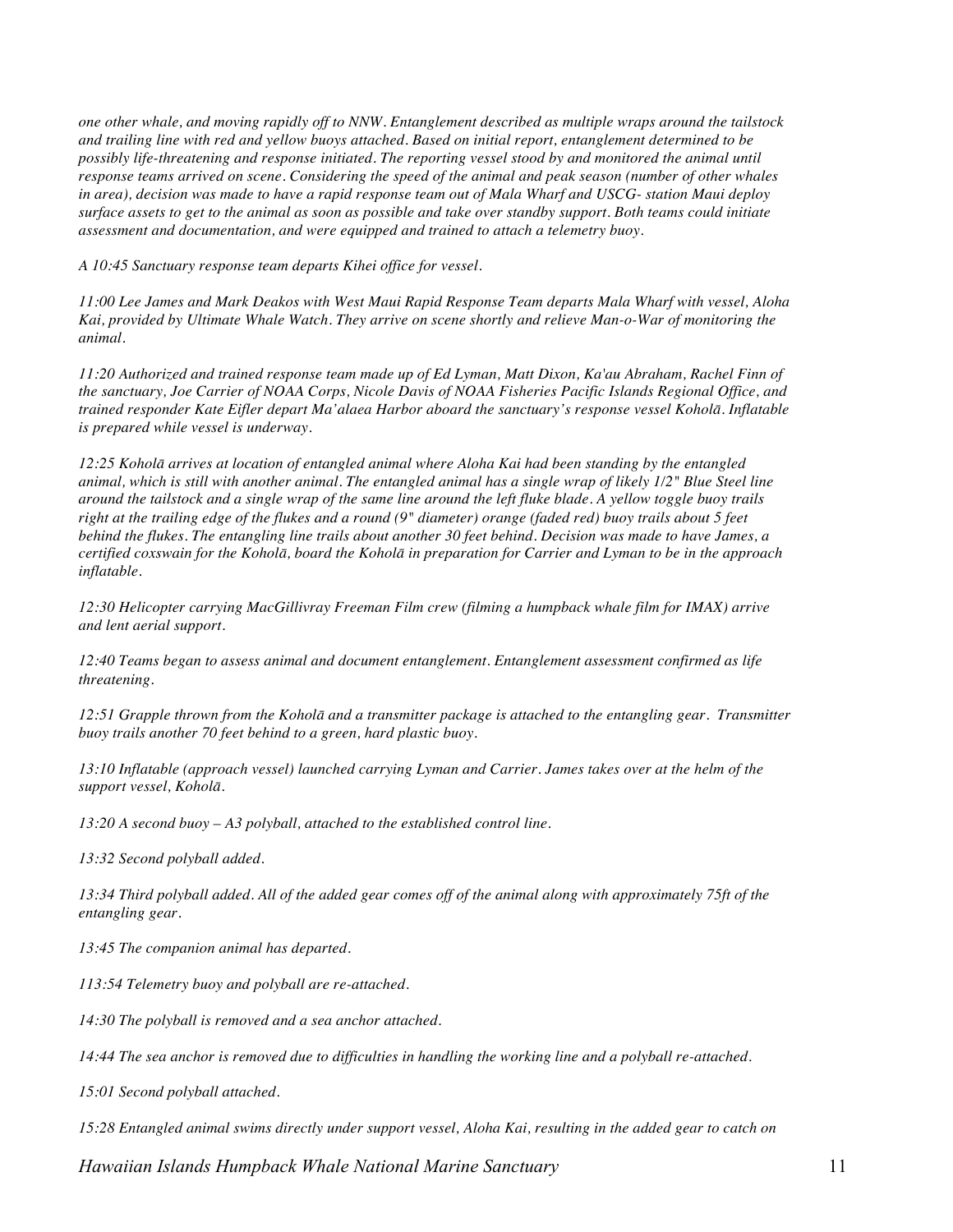*animal in order to free the gear from the vessel. the vessel's outboards. As a precautionary measure, all but one buoy of the added gear is removed from the*

 *15:35 Telemetry buoy re-attached for third time.* 

 *15:40 Additional polyballs – the kegging buoys, re-attached.* 

 *15:44 Established control line parts with all attached buoys.* 

 *16:00 Animal lost in competitive group and choppier seas.* 

 *16:28 IMAX helicopter re-located animal, which is now in company of another whale, several miles off to the NW in middle of Pailolo Channel.* 

 *16:44 Response team catches up and now on site again with animal.* 

 *16:50 The transmitter package is attached for the fourth time of the day.* 

 *17:08 Two polyballs and a sea anchor are attached.* 

 *17:15 All added gear comes off animal yet again.* 

 *17:32 The transmitter package is attached for the fifth time.* 

 *17:57 Approach team of Lyman and Carrier make one more attempt to pull up within range of a cut. While close, attempt is unsuccessful.* 

 *18:19 Teams cease disentanglement effort due to diminishing daylight and depart for harbors. Animal left at position 21º 04.964'N / 156º 43.909' W* 

 *20:41 Koholā arrives back at Ma'alaea Harbor.* 

 *22:30 Argos telemetry shows whale in the middle of Pailolo Channel, heading westward. Weather forecast for next two days not optimal for response and plan is to stand-down until conditions are appropriate.* 

#### *3/9/2013*

 *04:17 Satellite fixes show the animal off the north shore of Lanai, perhaps taking advantage of a lee from gusty south winds.* 

 *14:00 Animal is off of the east shore of Lanai and is moving approximately 2.5kts. Tour vessel, Cross Winds II, sights animal as it heads around Lanai's eastern shore.* 

#### *3/10/2013*

 *04:17 Animal is off Keawakapu, Maui. Winds light right, but forecasted to be 15 kts again from the south, which will make response difficult. Weather Monday, 3/11/2013, is still looking favorable with light NE winds.* 

#### *3/11/2013*

 *07:30 Justin Viezbicke, another Level 4-trained responder with the sanctuary, arrives on Maui to assist with response effort. Decision was made to fly Justin over given the difficult nature of the response effort on 3/8/13.* 

 *08:10 Authorized and trained response team made up of Ed Lyman, Justin Viezbicke, and Rachel Finn of*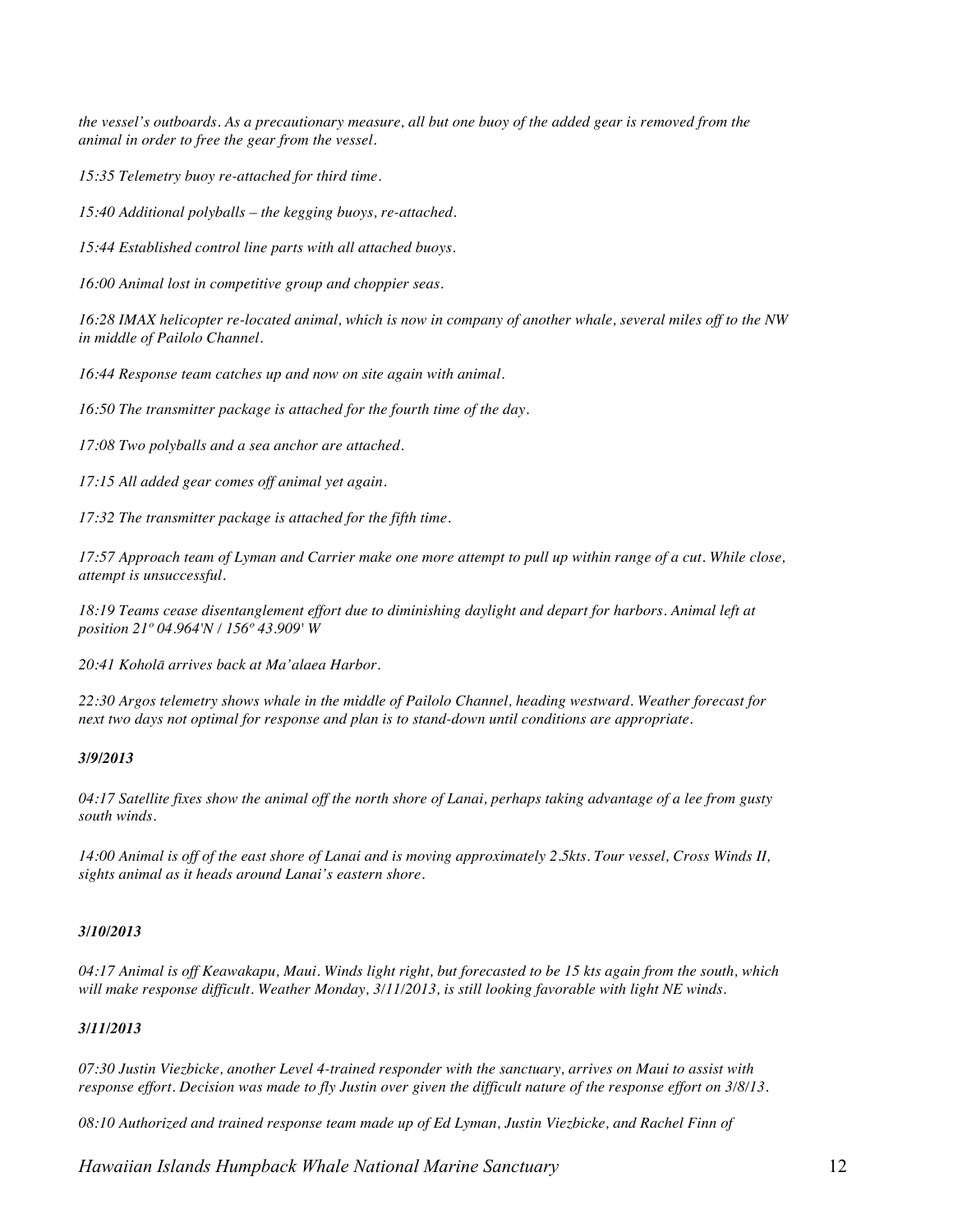*sanctuary, Joe Carrier of NOAA Corps, Grant Thompson of Kaho'olawe Island Reserve Commission, Nicole Davis of NOAA Fisheries Pacific Islands Regional Office, Lee James with West Maui Rapid Response Team, and trained responders Cheryl King and Jason Moore depart Ma'alaea Harbor on vessel Koholā. Inflatable is carried on aft deck.* 

 *08:40 Koholā is in the vicinity of last known satellite fix for animal provided by telemetry. Finn uses VHF telemetry to locate animal's exact position.* 

 *10:20 Animal is located with telemetry package attached. Location: 20º 37.731'N / 156º 45.214' W* 

 *10:32 Inflatable launched. Decision is made to have Lyman and Viezbicke in the response vessel initially due to their advanced training levels and extensive experience.* 

 *10:45 First polyball is attached.* 



**NOAA MMHSRP (permit# 932-1905)** 

 *10:48 Decision made to have third person aboard inflatable to assist team in pulling up closer to animal and in positioning vessel for cuts. Thompson, who had been through additional training, elects to stay onboard Koholā inflatable. Davis provided long-lens images and Finn wide-angle and notes. King provided HD video. Moore is in charge of documentation. Carrier is captain of Koholā. to handle cutting grapple should it be needed, and be a gear person. James is selected as third person in*

 *10:54 Second polyball is attached.* 

 *11:15 A clean working line is established beyond grapples.* 

 *11:30 First cut is made to the line around the flukes using a fixed knife on 19 feet of pole. Cut is documented using helmetcams and polecam.*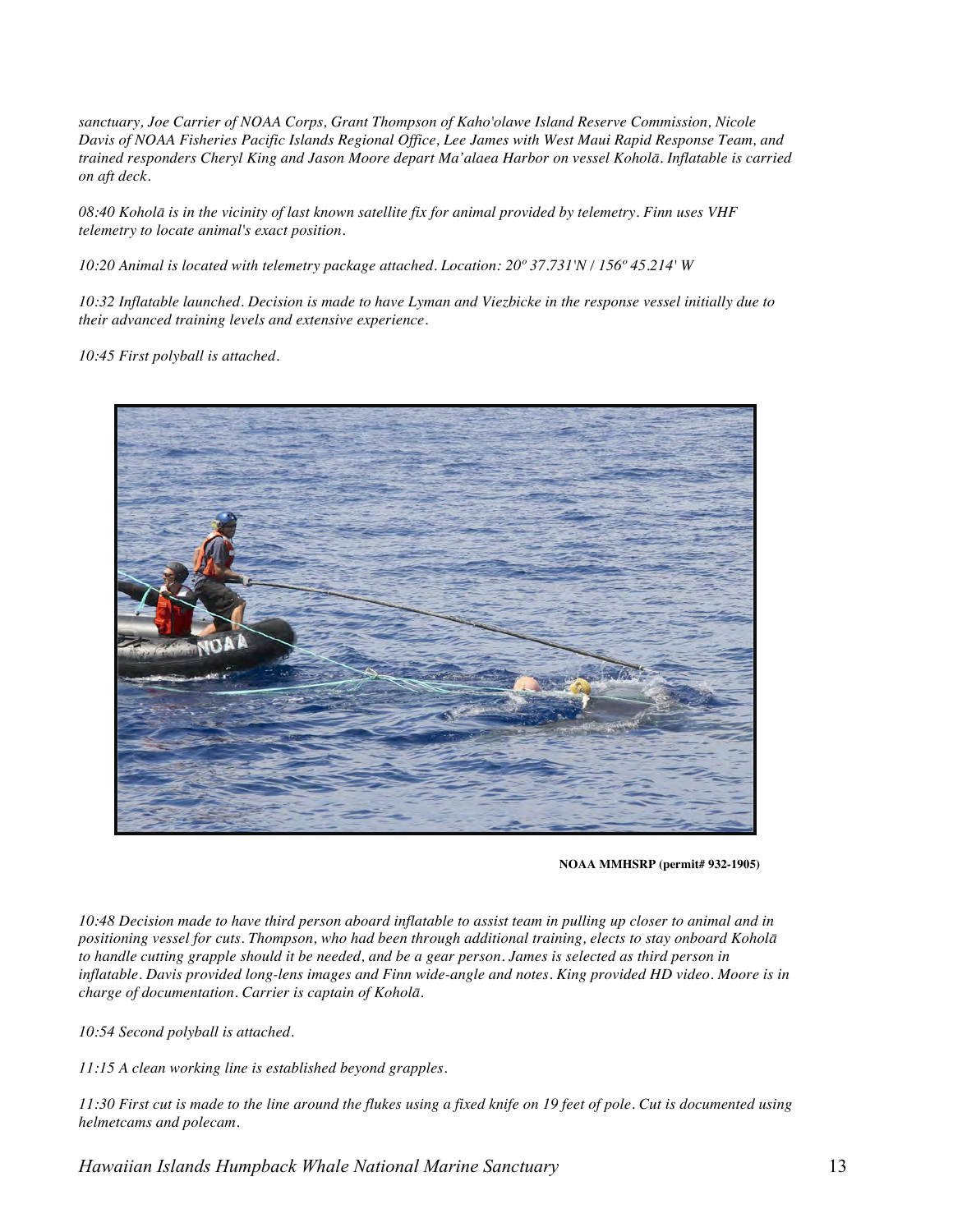*11:35 Animal is still able to dive and takes all gear under.* 

 *12:02 Two more cuts are made to the lines on the flukes and the animal is freed of over 125 ft of gear. A small piece of line is left in a wound, which will likely be expelled over time. All gear was recovered. Attempt to get post imagery and/ or tissue samples not successful. Animal was last seen at: 20º 41.507'N / 156º 44.069' W.* 



**NOAA MMHSRP (permit# 932-1905)** 

 *12:10 Inflatable brought onboard Koholā.* 

 *12:37 Team departs for harbor.* 

 *13:42 Koholā arrives back at Ma'alaea Harbor.* 

 *Other tour companies (e.g. Maui Nui, Cross Winds II, Wiki Wahine, and Trilogy Excursions) and charter vessels (e.g. Lucky Strike II) called in reports or helped monitor the animal.* 

#### **References:**

Lyman, E., J. Cordaro, K. Jackson, A. Jensen, D. Mattila, B. Norberg, L. Spaven, S. Wilkin, K. Wilkinson. A preliminary investigation of gear entangling humpback whales, *Megaptera novaeagliae*, in the North Pacific. Abstract for SPLASH Symposium. at 18<sup>th</sup> Biennial Conference of the Biology of Marine Mammals. October 11, 2009. Quebec, Canada

Lyman, E. G., J. Kenney, S. Landry, D. Mattila, and J. Robbins. Reliability of Eyewitness Reports of Entangled Large Whales: what do formal disentanglement programs tell us about